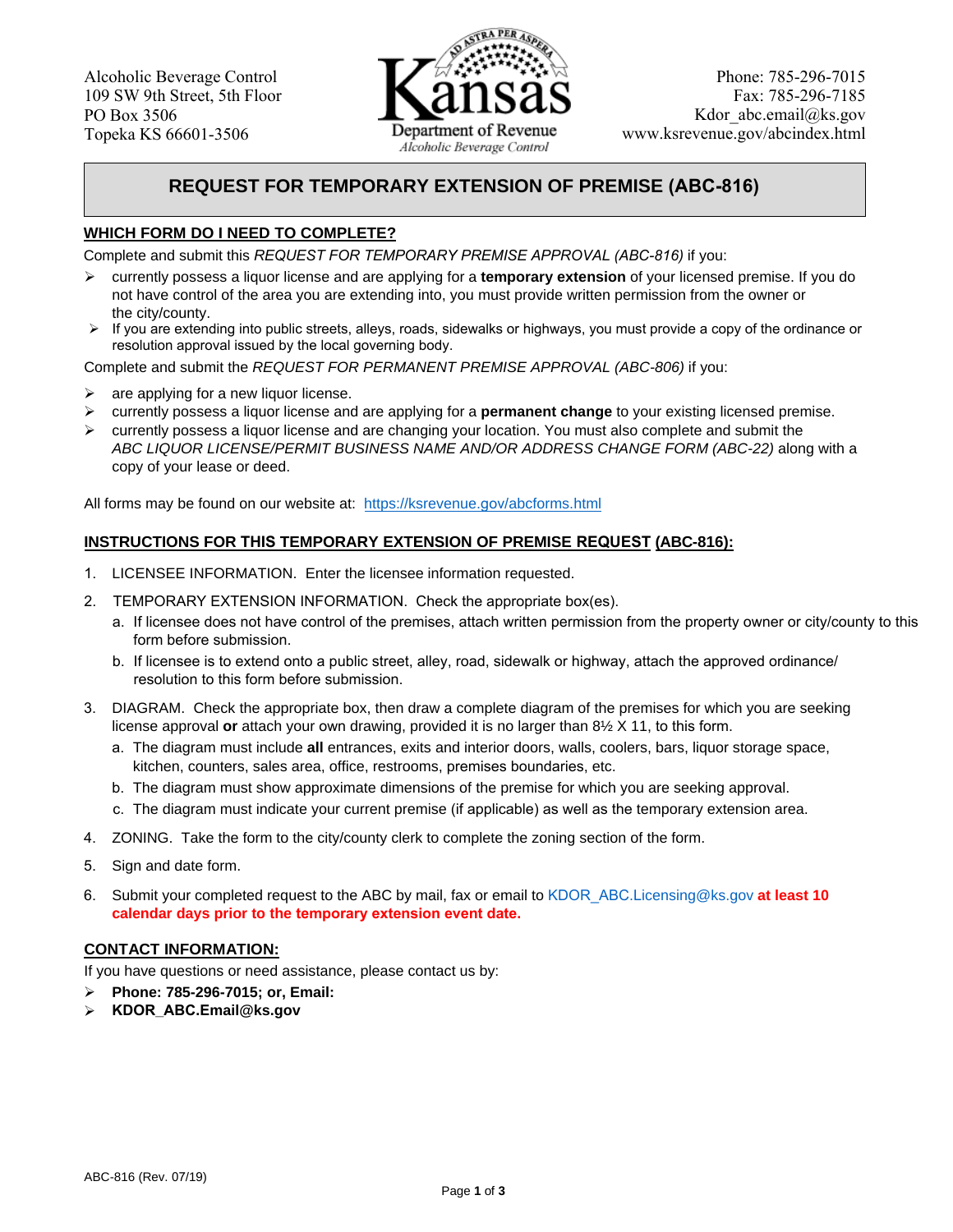

# **REQUEST FOR TEMPORARY EXTENSION OF PREMISE APPROVAL**

### **Licensee Information**

| <b>Business DBA Name</b>                | License Number      |                      |
|-----------------------------------------|---------------------|----------------------|
| <b>Business Location Street Address</b> | City                | Zip Code             |
| Contact Phone Person                    | <b>Phone Number</b> | <b>Email Address</b> |
| Event Date(s)                           | Event Start Time(s) | Event End Time(s)    |

### **Temporary Extension Information**

| Check all that apply: |                                                                                                                        |             |     |  |  |
|-----------------------|------------------------------------------------------------------------------------------------------------------------|-------------|-----|--|--|
|                       | am extending onto unlicensed or unpermited premises<br>Is the area of the extension under the control of the licensee? | $\Box Y$ es | □No |  |  |
|                       | I have attached written permission from the owner or city/county.                                                      | $\Box$ Yes  | ⊟No |  |  |
|                       | am extending onto a temporarily permitted premises.<br>What is the event name?                                         |             |     |  |  |
|                       | am extending onto any of the following areas: public streets, alleys, roads, sidewalks or highways.                    |             |     |  |  |
|                       | $\Box$ Yes<br>□No<br>have attached the ordinance or resolution approved by the local governing body.                   |             |     |  |  |

**Diagram:** Draw a complete diagram of the premises for which you are seeking approval **or** attach your drawing. The diagram must indicate the current premise and the temporary extension area. **Architectural drawings will not be accepted.** 

**Check one:** ☐Diagram drawn below ☐ 8½" X11" drawing attached on supplimental page